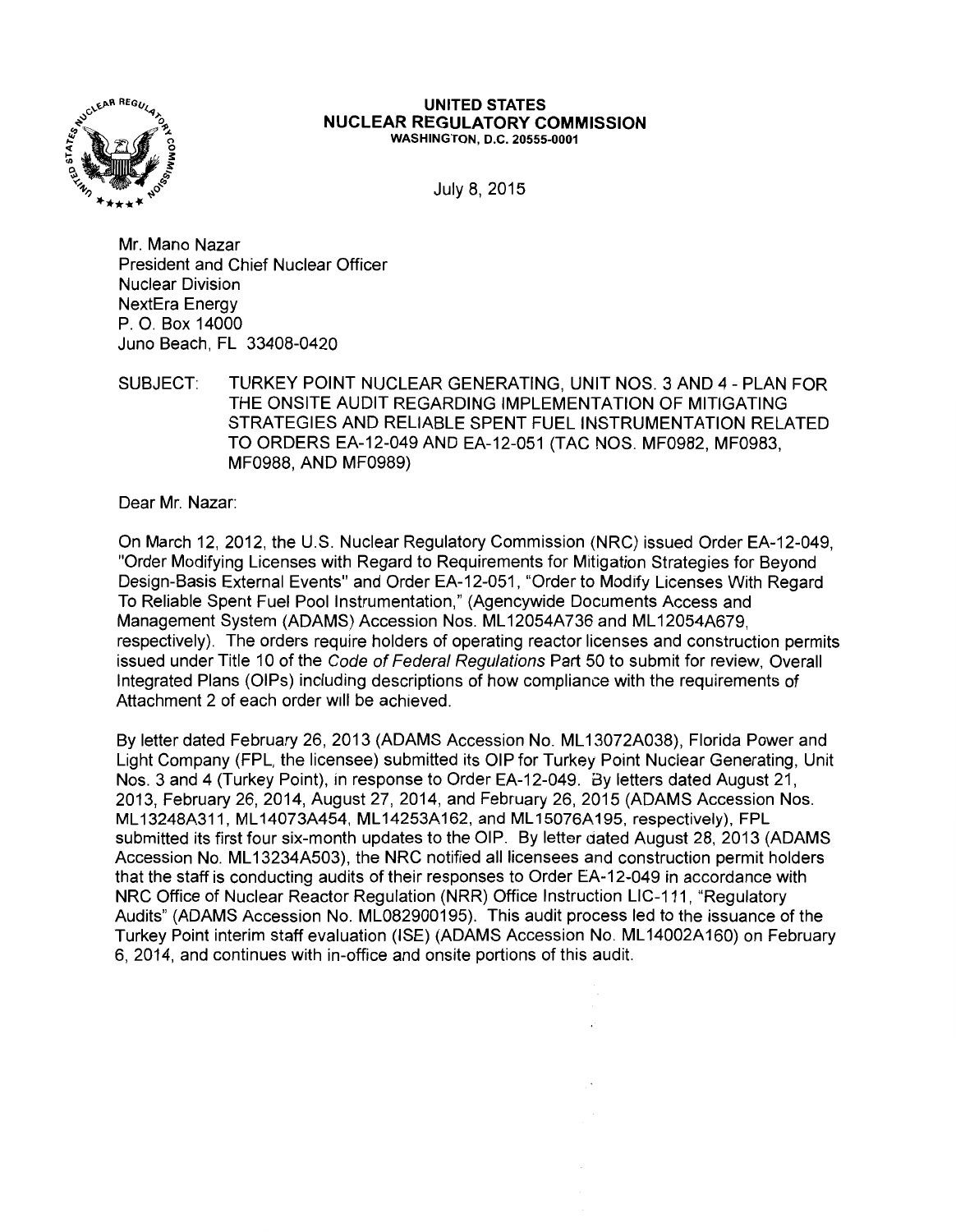## M. Nazar  $-2$  -

By letter dated February 26, 2013 (ADAMS Accession No. ML 130720690), the licensee submitted its OIP for Turkey Point in response to Order EA-12-051. By letter dated July 11, 2013 (ADAMS Accession No. ML 13191A134), the NRC staff sent a request for additional information (RAI) to the licensee. By letters dated July 30, 2013, August 21, 2013, February 26, 2014, August 15, 2014, and February 13, 2015 (ADAMS Accession No. ML 13224A 160, ML 13248A313, ML 14073A066, ML 14245A057, and ML 15075A023, respectively), the licensee submitted its RAI responses and first four six-month updates to the OIP. The NRC staff's review of these submittals led to the issuance of the Turkey Point ISE and RAI dated November 19, 2013 (ADAMS Accession No. ML 13280A 177). By letter dated March 26, 2014 (ADAMS Accession No. ML 14083A620), the NRC notified all licensees and construction permit holders that the staff is conducting in-office and onsite audits of their responses to Order EA-12-051 in accordance with NRC NRR Office Instruction LIC-111, as discussed above.

The ongoing audit process, to include the in-office and onsite portions, allows the staff to assess whether it has enough information to make a safety evaluation of the integrated plans. The audit allows the staff to review open and confirmatory items from the mitigation strategies ISE, RAI responses from the spent fuel pool instrumentation ISE, the licensee's integrated plans, and other audit questions. Additionally, the staff gains a better understanding of submitted information, identifies additional information necessary for the licensee to supplement its plan, and identifies any staff potential concerns. The audit's onsite portion will occur prior to declaration of compliance at a single unit site.

This document outlines the onsite audit process that occurs after ISE issuance as licensees provide new or updated information via periodic updates, update audit information on e-portals, provide preliminary Overall Program Documents/Final Integrated Plans, and continue in-office audit communications with staff while proceeding towards compliance with the orders.

The staff plans to conduct an onsite audit at Turkey Point in accordance with the enclosed audit plan from August 17 - 21, 2015.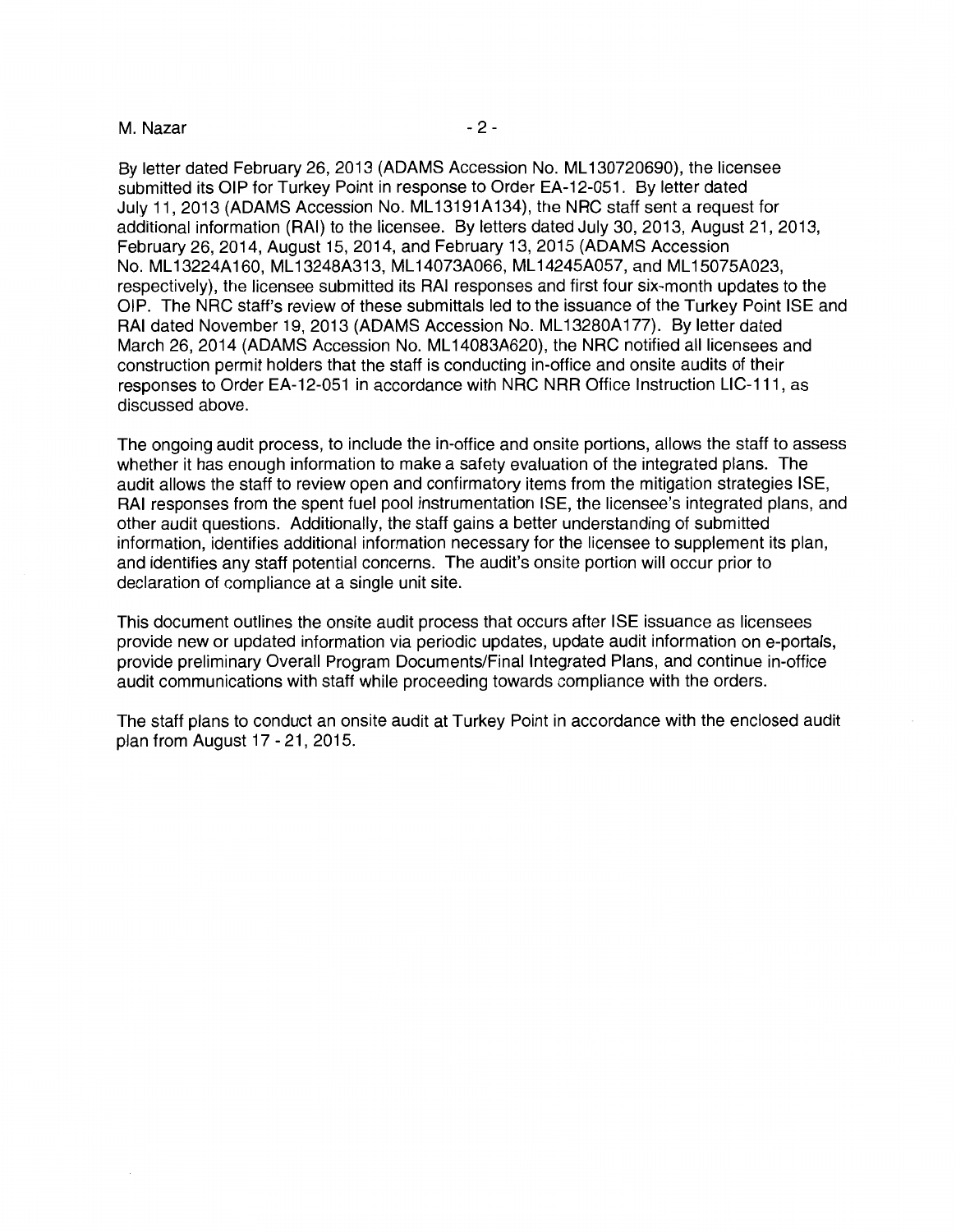M. Nazar 3 -

If you have any questions, please contact me at 301-415-5888 or by e-mail at Jason.Paige@nrc.gov.

Sincerely,

 $F$ 

Jason C. Paige, Project Manager Orders Management Branch Japan Lessons-Learned Division Office of Nuclear Reactor Regulation

Docket Nos. 50-250 and 50-251

Enclosure: Audit plan

cc w/encl: Distribution via Listserv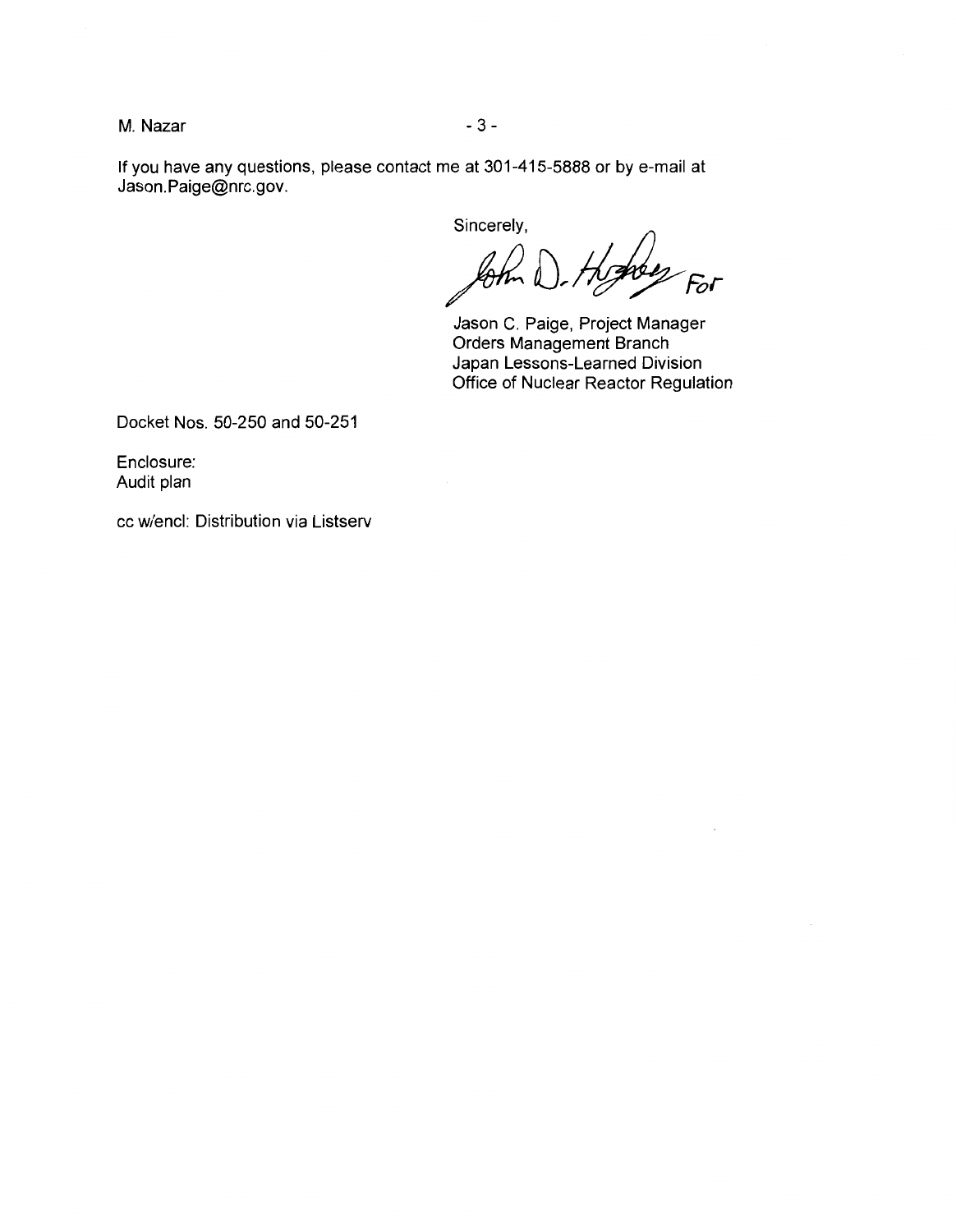## **Audit Plan Turkey Point Nuclear Generating, Unit Nos. 3 and 4**

## BACKGROUND AND AUDIT BASIS

On March 12, 2012, the U.S. Nuclear Regulatory Commission (NRC) issued Order EA-12-049, "Order Modifying Licenses with Regard to Requirements for Mitigation Strategies for Beyond Design-Basis External Events" and Order EA-12-051, "Order to Modify Licenses With Regard To Reliable Spent Fuel Pool Instrumentation," (Agencywide Documents Access and Management System (ADAMS) Accession Nos. ML 12054A736 and ML 12054A679, respectively). Order EA-12-049 directs licensees to develop, implement, and maintain guidance and strategies to maintain or restore core cooling, containment, and spent fuel pool (SFP) cooling capabilities in the event of a beyond-design-basis external event (BDBEE). Order EA-12-051 requires, in part, that all operating reactor sites have a reliable means of remotely monitoring wide-range SFP levels to support effective prioritization of event mitigation and recovery actions in the event of a BDBEE. The orders require holders of operating reactor licenses and construction permits issued under Title 10 of the Code of Federal Regulations Part 50 to submit for review, Overall Integrated Plans (OIPs) including descriptions of how compliance with the requirements of Attachment 2 of each order will be achieved.

By letter dated February 26, 2013 (ADAMS Accession No. ML13072A038), Florida Power and Light Company (FPL, the licensee) submitted its OIP for Turkey Point Nuclear Generating, Unit Nos. 3 and 4 (Turkey Point), in response to Order EA-12-049. By letters dated August 21, 2013, February 26, 2014, August 27, 2014, and February 26, 2015 (ADAMS Accession Nos. ML 13248A311, ML 14073A454, ML 14253A162, and ML 15076A195, respectively), FPL submitted its first four six-month updates to the OIP. By letter dated August 28, 2013 (ADAMS Accession No. ML13234A503), the NRC notified all licensees and construction permit holders that the staff is conducting audits of their responses to Order EA-12-049 in accordance with NRC Office of Nuclear Reactor Regulation (NRR) Office Instruction LIC-111, "Regulatory Audits" (ADAMS Accession No. ML082900195). This audit process led to the issuance of the Turkey Point interim staff evaluation (ISE) (ADAMS Accession No. ML 14002A160) on February 6, 2014, and continues with in-office and onsite portions of this audit.

By letter dated February 26, 2013 (ADAMS Accession No. ML130720690), the licensee submitted its OIP for Turkey Point in response to Order EA-12-051. By letter dated July 11, 2013 (ADAMS Accession No. ML 13191A134), the NRC staff sent a request for additional information (RAI) to the licensee. By letters dated July 30, 2013, August 21, 2013, February 26, 2014, August 15, 2014, and February 13, 2015 (ADAMS Accession No. ML13224A160, ML 13248A313, ML 14073A066, ML 14245A057, and ML 15075A023, respectively), the licensee submitted its RAI responses and first four six-month updates to the OIP. The NRC staff's review of these submittals led to the issuance of the Turkey Point ISE and RAI dated November 19, 2013 (ADAMS Accession No. ML 13280A177). By letter dated March 26, 2014 (ADAMS Accession No. ML 14083A620), the NRC notified all licensees and construction permit holders that the staff is conducting in-office and onsite audits of their responses to Order EA-12-051 in accordance with NRC NRR Office Instruction LIC-111, as discussed above.

Enclosure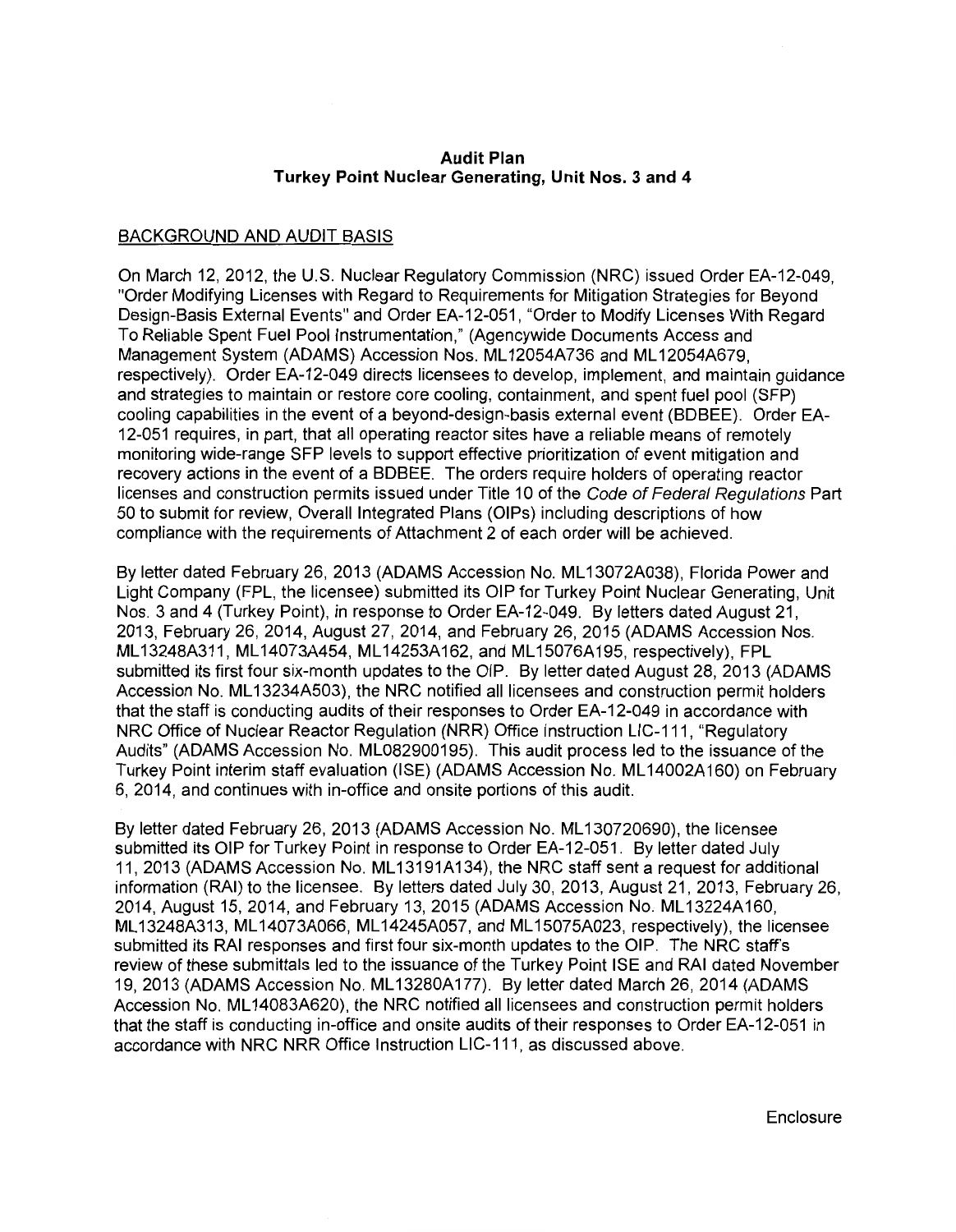The ongoing audit process, to include the in-office and onsite portions, allows the staff to assess whether it has enough information to make a safety evaluation of the integrated plans. The audit allows the staff to review open and confirmatory items from the mitigation strategies ISE, RAI responses from the spent fuel pool instrumentation (SFPI) ISE, the licensee's integrated plans, and other audit questions. Additionally, the staff gains a better understanding of submitted information, identifies additional information necessary for the licensee to supplement its plan, and identifies any staff potential concerns. The audit's onsite portion will occur prior to declarations of compliance for the first unit at each site.

This document outlines the onsite audit process that occurs after ISE issuance as licensees provide new or updated information via periodic updates, update audit information on e-portals, provide preliminary Overall Program Documents (OPDs)/Final Integrated Plans (FIPs), and continue in-office audit communications with staff while proceeding towards compliance with the orders.

Following the licensee's declarations of order compliance, the NRC staff will evaluate the OIPs, as supplemented, the resulting site-specific OPDs/FIPs, and, as appropriate, other licensee submittals based on the requirements in the orders. For Order EA-12-049, the staff will make a safety determination regarding order compliance using the Nuclear Energy Institute (NEI) guidance document NEI 12-06, "Diverse and Flexible Coping Strategies (FLEX) Implementation Guide" issued in August 2012 (ADAMS Accession No. ML 12242A378), as endorsed, by NRC Japan Lessons-Learned Directorate (JLD) interim staff guidance (ISG) JLD-ISG-2012-01 "Compliance with Order EA-12-049, 'Order Modifying Licenses with Regard to Requirements for Mitigation Strategies for Beyond-Design-Basis External Events"' (ADAMS Accession No. ML 12229A174) as providing one acceptable means of meeting the order requirements. For Order EA-12-051, the staff will make a safety determination regarding order compliance using the NEI guidance document NEI 12-02, "Industry Guidance for Compliance with NRC Order EA-12-051, 'To Modify Licenses with Regard to Reliable Spent Fuel Pool Instrumentation"' (ADAMS Accession No. ML 12240A307), as endorsed, with exceptions and clarifications, by NRC ISG JLD-ISG-2012-03 "Compliance with Order EA-12-051, 'Reliable Spent Fuel Pool Instrumentation"' (ADAMS Accession No. ML 12221A339) as providing one acceptable means of meeting the order requirements. Should the licensee propose an alternative strategy or other method deviating from the guidance, additional staff review will be required to evaluate if the alternative strategy complies with the applicable order.

## AUDIT SCOPE

As discussed, onsite audits will be performed per NRR Office Instruction LIC-111, "Regulatory Audits," to support the development of safety evaluations. Site-specific OIPs and OPDs/FIPs rely on equipment and procedures that apply to all units at a site, therefore, audits will be planned to support the "first unit at each site." Onsite audits for subsequent units at a site will be on an as-needed basis.

The purpose of the audits is to obtain and review information responsive to the Turkey Point OIPs, as supplemented, open and confirmatory items from the mitigation strategies ISE, RAI responses from the SFPI ISE, and to observe and gain a better understanding of the basis for the site's overall programs to ensure the licensee is on the correct path for compliance with the Mitigation Strategies and SFPI orders. These may include, but are not limited to: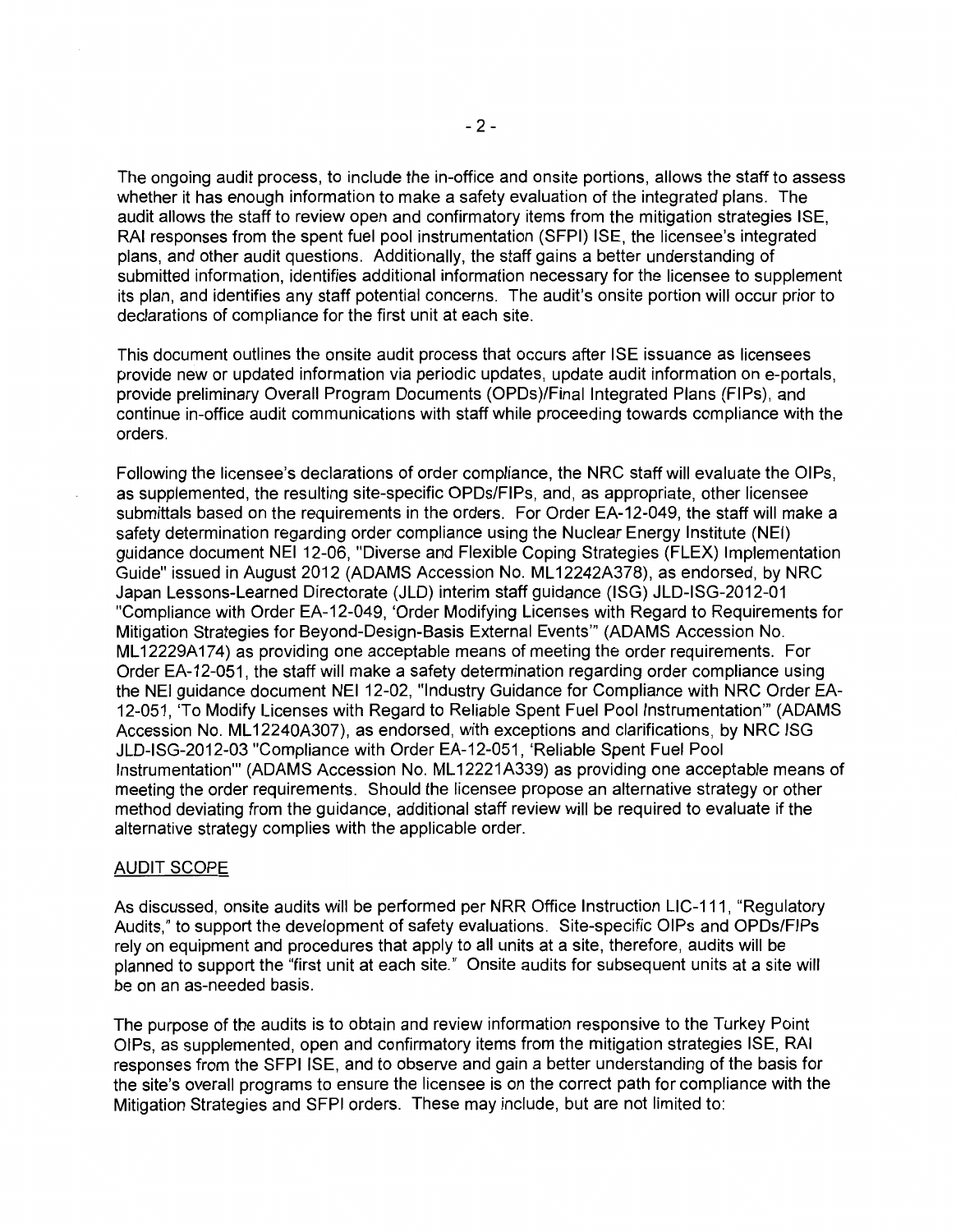- Onsite review and discussion for the basis and approach for detailed analysis and calculations (Orders EA-12-049, EA-12-051);
- Walk-throughs of strategies and laydown of equipment to assess feasibility, timing, and effectiveness of a given mitigating strategy or integration of several strategies (Order EA-12-049);
- Storage, protection, access, and deployment feasibility and practicality for onsite portable equipment (Order EA-12-049);
- Evaluation of staging, access, and deployment of offsite resources to include equipment provided by the Strategic Alliance for FLEX Emergency Response from the National SAFER Response Centers (NSRCs) (Order EA-12-049); and
- Review dimensions and sizing of the SFP area, placement of the SFP level instrumentation, and applicable mounting methods and design criteria (Order EA-12-  $051$ .

## NRC AUDIT TEAM

| Title                       | <b>Team Member</b><br>Jason Paige |  |
|-----------------------------|-----------------------------------|--|
| Team Lead / Project Manager |                                   |  |
| <b>Technical Support</b>    | <b>Garry Armstrong</b>            |  |
| <b>Technical Support</b>    | <b>Kerby Scales</b>               |  |
| <b>Technical Support</b>    | Laura Okruhlik                    |  |
| <b>Technical Support</b>    | Duc Nguyen                        |  |

## **LOGISTICS**

The audit will be conducted onsite at Turkey Point on August 17 - 21, 2015. Entrance and exit briefings will be held with the licensee at the beginning and end of the audit, respectively, as well as daily briefings of team activities. Additional details will be addressed over the phone. A more detailed schedule is provided below.

A private conference room is requested for NRC audit team use with access to audit documentation upon arrival and as needed.

#### DELIVERABLES

An audit report/summary will be issued to the licensee within 90 days from the end of the audit.

#### INFORMATION NEEDS

• Materials/documentation provided in responses to open or confirmatory items and RAls in the ISEs;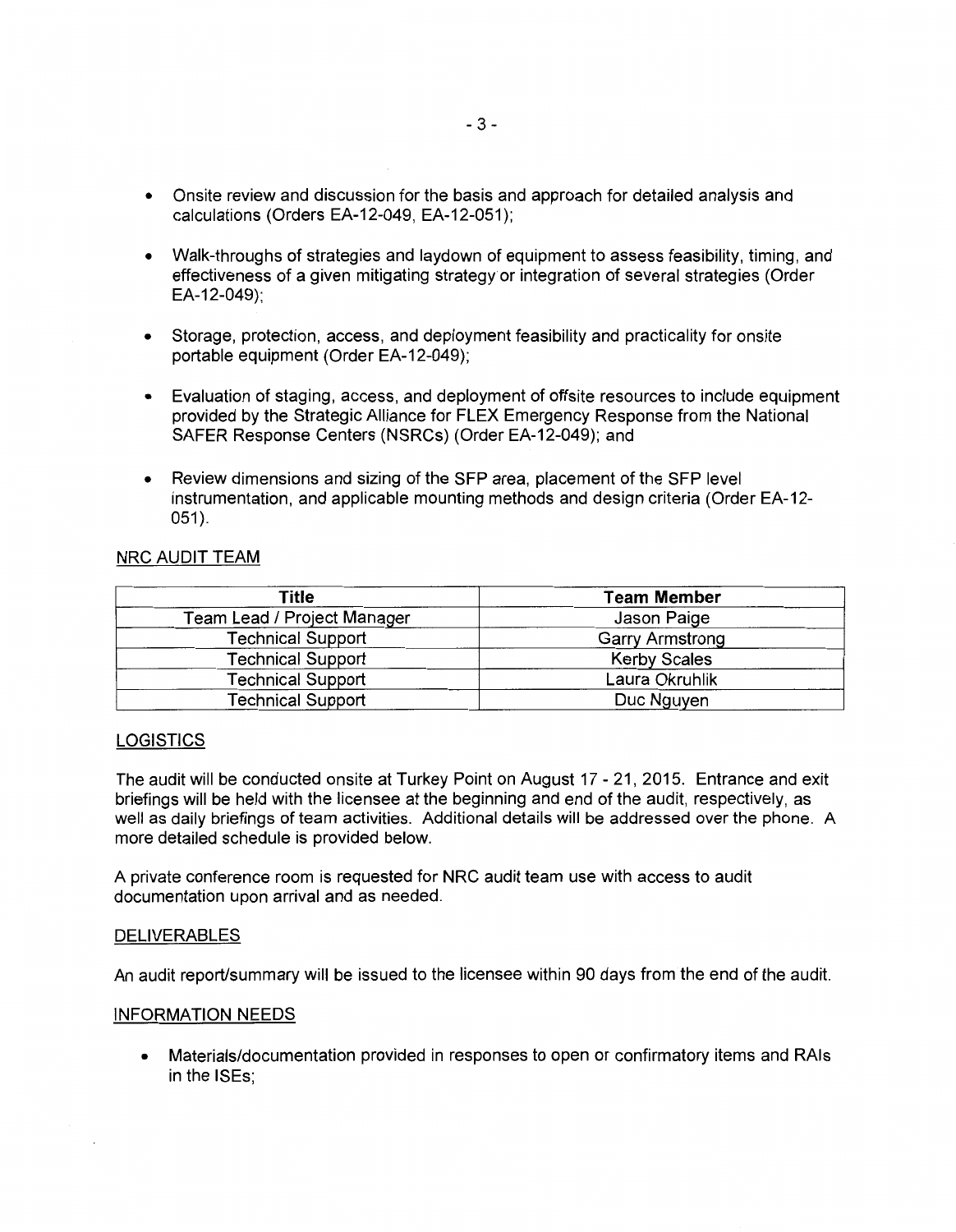- OPD/FIP (current version), operator procedures, FLEX Support Guidelines (FSGs), operator training plans, Strategic Alliance for FLEX Emergency Response (SAFER) Response Plan for Robinson; and
- Materials/documentation for staff audit questions and/or licensee OIP identified open items as stated in Part 2 below

To provide supplemental input to the ongoing audit of documents submitted to the NRC and made available via e-portal, the onsite audit will have three components: 1) a review of the overall mitigating strategies for the site, including, if needed, walk-throughs of strategies and equipment laydown of select portions; 2) a review of material relating to open or confirmatory items and RAls from the ISEs, staff audit questions, and licensee open items; and 3) additional specific issues requested by NRC technical reviewers related to preparation of a safety evaluation. Each part is described in more detail below:

### Part 1 - Overall Mitigating Strategies and Program Review:

During the onsite audit, please be prepared to conduct a tabletop discussion of the site's integrated mitigating strategies and SFPI compliance program. This discussion should address the individual components of the plans, as well as the integrated implementation of the strategies including a timeline. The licensee team presenting this should include necessary representatives from site management, engineering, training, and operations that were responsible for program development, and will be responsible for training and execution.

Following the tabletop discussion please be prepared to conduct walk-throughs of procedures and demonstrations of equipment as deemed necessary by NRC audit team members. Include representatives from engineering and operations that will be responsible for training and execution. At this time we expect, at a minimum, to walk-through the items below. Based on the tabletop presentations and audit activities, this list may change.

#### WALK-THROUGH LIST:

- 1. Walk-through a sample of strategies that will be delineated by specific NRC technical staff audit team members
- 2. Walk-through of portable (FLEX) diesel generator (DG) procedures, to include power · supply pathways, areas where manual actions are required, and electrical isolation
- 3. Walk-through of building access procedures, to include any unique access control devices
- 4. Strategy walk-through of transfer routes from staging and storage areas to deployment locations for both onsite and offsite equipment
- 5. Strategy walk-through for core cooling and reactor coolant system (RCS) inventory, to include portable pumping equipment, flow paths, and water storage locations and the related reactor systems analysis and calculations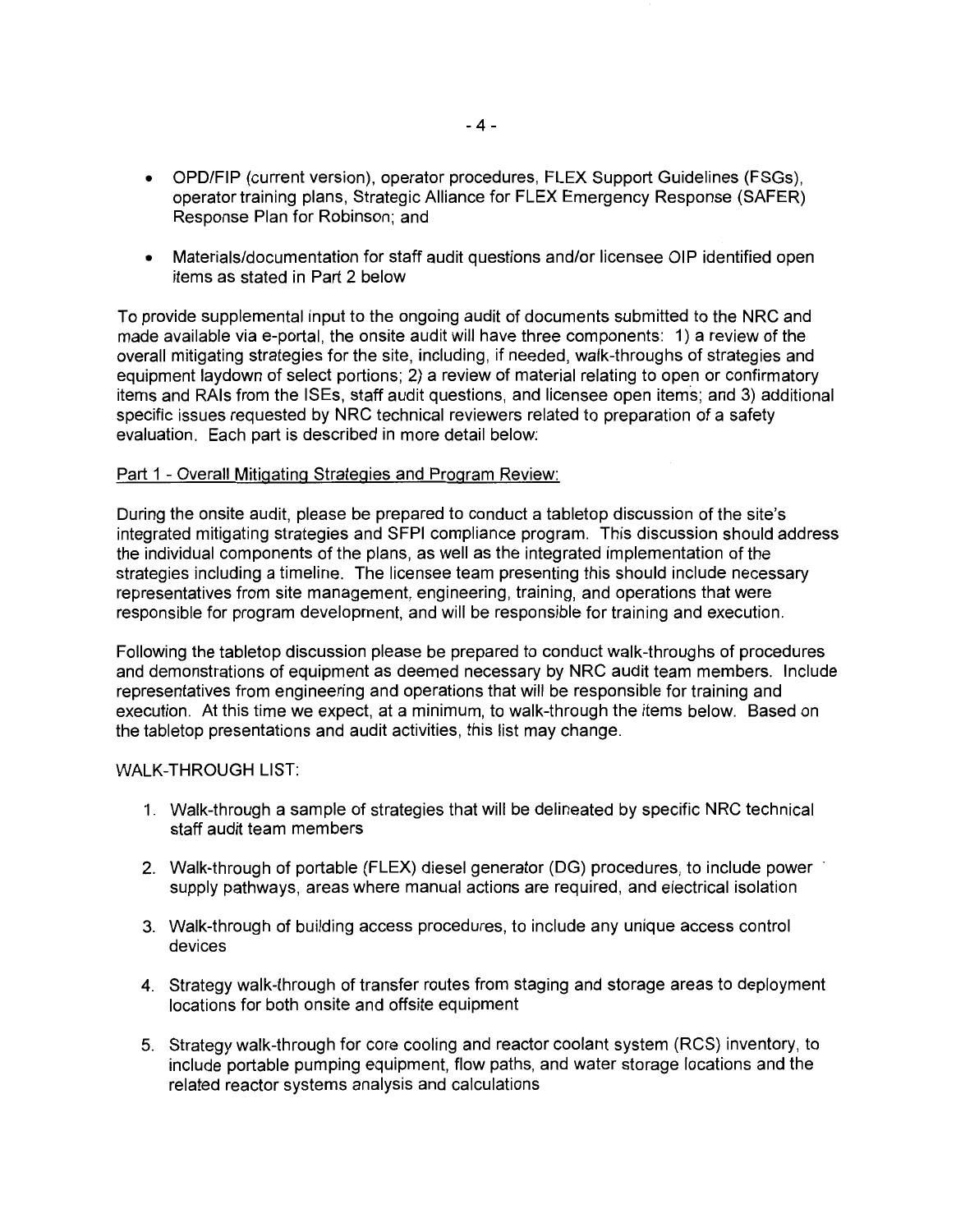- 6. Walk-through of communications enhancements
- 7. Walk-through of SFP area, SFPI locations, and related equipment mounting areas

### Part 2 - Specific Technical Review Items:

During the visit, audit items will be addressed from the licensee's ISEs open items, confirmatory items, and SFPI RAls; audit question list; licensee OIP, as supplemented, open items; and draft safety evaluation additional questions. Please provide documents or demonstrations as needed to respond to each item.

# Part 3 - Specific Topics for Discussion:

- 1. Draft of Turkey Point OPD/FIP
- 2. Training
- 3. Portable (FLEX) equipment maintenance and testing
- 4. NSRC Response Plan for Turkey Point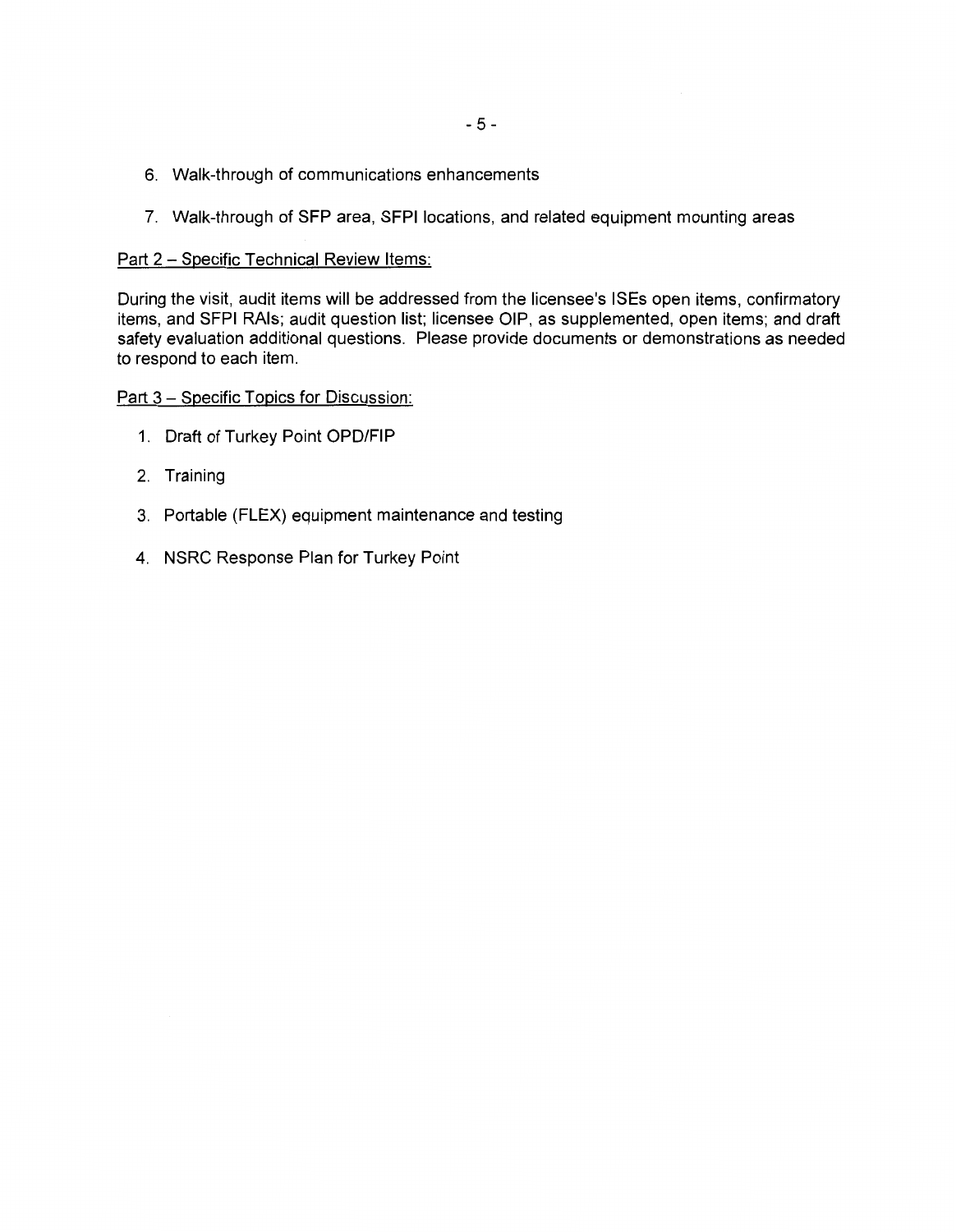#### **Proposed Schedule**

### **Onsite Day 1, Monday, August 17, 2015**

- 0800 Check in at site; Badging; Dosimetry
- 1000 Entrance meeting
- 1030 Licensee presentation of strategies
- 1200 Lunch
- 1300 Licensee presentation of strategies (continued)
- 1430 NRG Audit Team Activities:
	- Technical area break-out discussions between NRG and licensee staff in the areas of reactor systems, electrical, balance-of-plant/structures, SFPI, and others
	- Review documents relating to open or confirmatory items, RAls, codes, analyses, etc.
	- NRG Mitigating Strategies/SFPI walk-throughs with licensee
- 1600 NRG Audit Team meeting
- 1630 Team lead daily debrief/next day planning with licensee

## **Onsite Day 2, Tuesday, August 18, 2015**

- 0800 Continue NRG Audit Team Activities
- 1200 Lunch
- 1300 Continue NRG Audit Team Activities
- 1600 NRG Audit Team meeting
- 1630 Team lead daily debrief/next day planning with licensee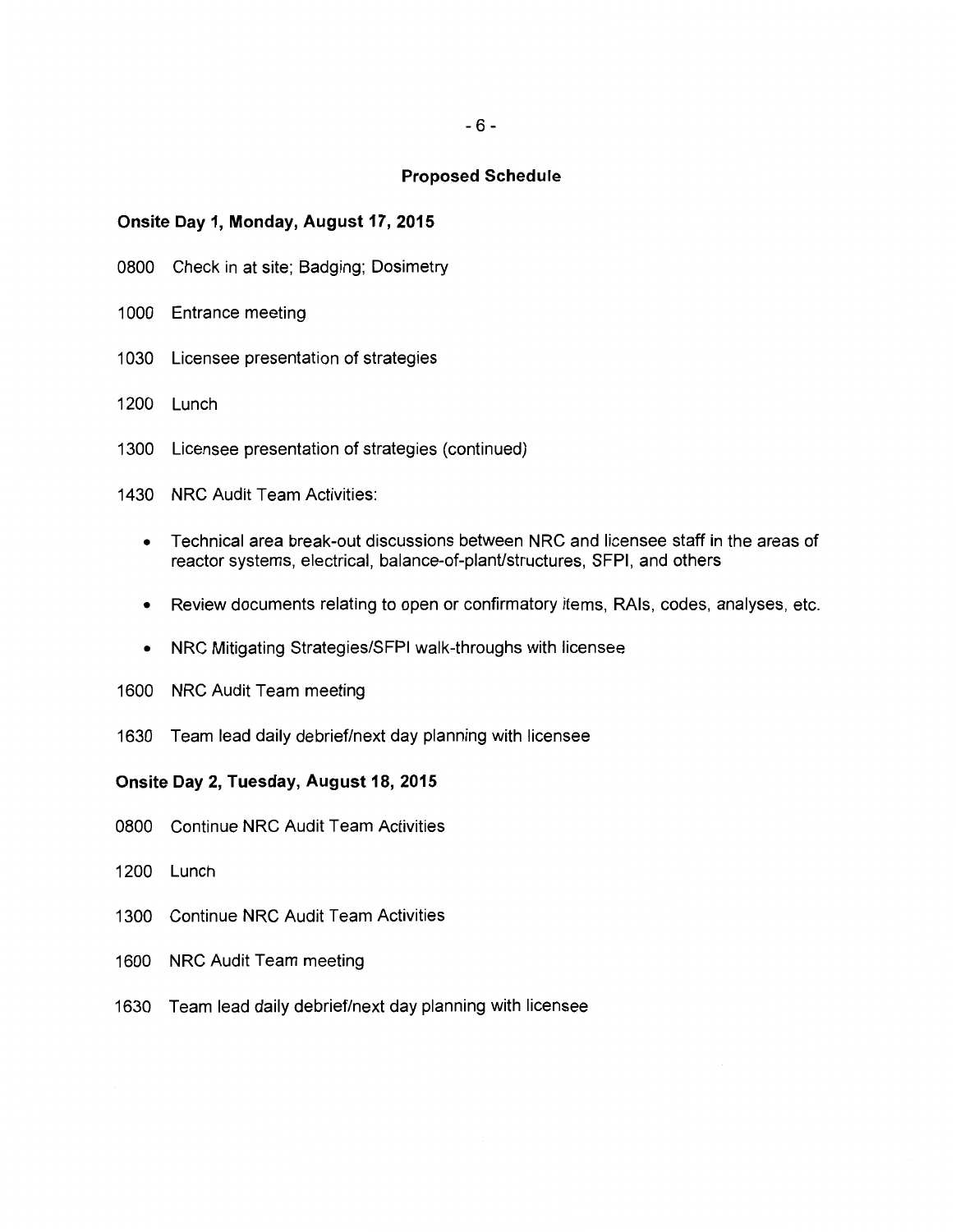## **Onsite Day 3, Wednesday, August 19, 2015**

- 0800 Continue NRC Audit Team Activities
- 1200 Lunch
- 1300 Continue NRC Audit Team Activities
- 1600 NRC Audit Team meeting
- 1630 Team lead daily debrief/next day planning with licensee

## **Onsite Day 4, Thursday, August 20, 2015**

- 0800 Continue NRC Audit Team Activities
- 1200 Lunch
- 1300 Continue NRC Audit Team Activities
- 1600 NRC Audit Team meeting
- 1630 Team lead daily debrief/next day planning with licensee

## **Onsite Day 5, Friday, August 21, 2015**

- 0830 NRC Audit Team meeting
- 0900 NRG/Licensee pre-exit meeting
- 1030 NRG/Licensee exit meeting
- 1100 Audit closeout/departure